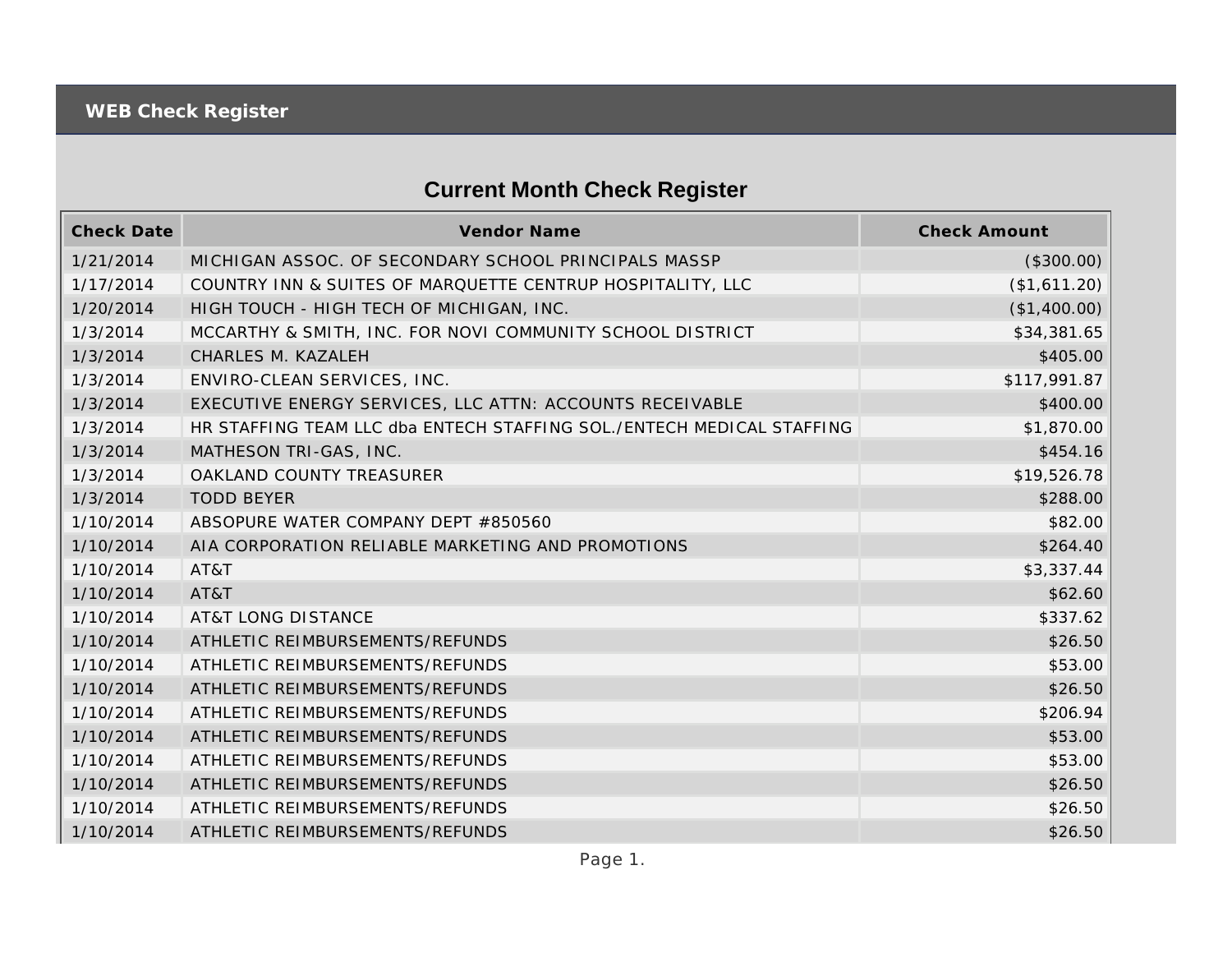| <b>Check Date</b> | <b>Vendor Name</b>                                                  | <b>Check Amount</b> |
|-------------------|---------------------------------------------------------------------|---------------------|
| 1/10/2014         | ATHLETIC REIMBURSEMENTS/REFUNDS                                     | \$26.50             |
| 1/10/2014         | ATHLETIC REIMBURSEMENTS/REFUNDS                                     | \$26.50             |
| 1/10/2014         | ATHLETIC REIMBURSEMENTS/REFUNDS                                     | \$26.50             |
| 1/10/2014         | ATHLETIC REIMBURSEMENTS/REFUNDS                                     | \$26.50             |
| 1/10/2014         | AUDREY DICOMO                                                       | \$50.00             |
| 1/10/2014         | <b>BEARCOM</b>                                                      | \$130.55            |
| 1/10/2014         | <b>CAROL CHAPUT</b>                                                 | \$54.02             |
| 1/10/2014         | <b>CAROL SPRYS</b>                                                  | \$681.52            |
| 1/10/2014         | CITY OF NOVI WATER & SEWER DEPARTMENT                               | \$0.00              |
| 1/10/2014         | CITY OF NOVI WATER & SEWER DEPARTMENT                               | \$8,949.21          |
| 1/10/2014         | COMPUWARE SPORTS ARENA, LLC                                         | \$300.00            |
| 1/10/2014         | DAVIDS GOLD MEDAL SPORTS                                            | \$1,544.00          |
| 1/10/2014         | EDUCOG, LLC                                                         | \$380.00            |
| 1/10/2014         | ELITE FUND, INC.                                                    | \$625.00            |
| 1/10/2014         | ELIZABETH SZKRYBALO                                                 | \$164.80            |
| 1/10/2014         | EXELON CORPORATION CONSTELLATION NEW ENERGY - GAS DIVISION, LLC     | \$0.00              |
| 1/10/2014         | EXELON CORPORATION CONSTELLATION NEW ENERGY - GAS DIVISION, LLC     | \$35,369.22         |
| 1/10/2014         | EZSTREAM.COM SCHOLASTIC TOOLS LLC                                   | \$50.00             |
| 1/10/2014         | GRAHAM HOTEL SYSTEMS, INC. KENSINGTON COURT AND HOLIDAY INN EXPRESS | \$2,850.00          |
| 1/10/2014         | <b>HATTIE MAGUIRE</b>                                               | \$32.99             |
| 1/10/2014         | HIGH SCHOOL REIMBURSEMENTS/REFUNDS                                  | \$25.57             |
| 1/10/2014         | HOWELL HIGH SCHOOL                                                  | \$100.00            |
| 1/10/2014         | JANICE H. VALADE                                                    | \$202.17            |
| 1/10/2014         | <b>JS FRY CONSULTING</b>                                            | \$4,829.44          |
| 1/10/2014         | <b>JUNIOR LIBRARY GUILD</b>                                         | \$369.00            |
| 1/10/2014         | <b>KEN STARK</b>                                                    | \$70.00             |
| 1/10/2014         | <b>MERIDIAN WINDS</b>                                               | \$3,300.00          |
| 1/10/2014         | MI SCHOOLS ENERGY COOPERATIVE                                       | \$0.00              |
| 1/10/2014         | MI SCHOOLS ENERGY COOPERATIVE                                       | \$81,232.32         |
| 1/10/2014         | MID-AMERICAN POMPON, INC.                                           | \$2,928.00          |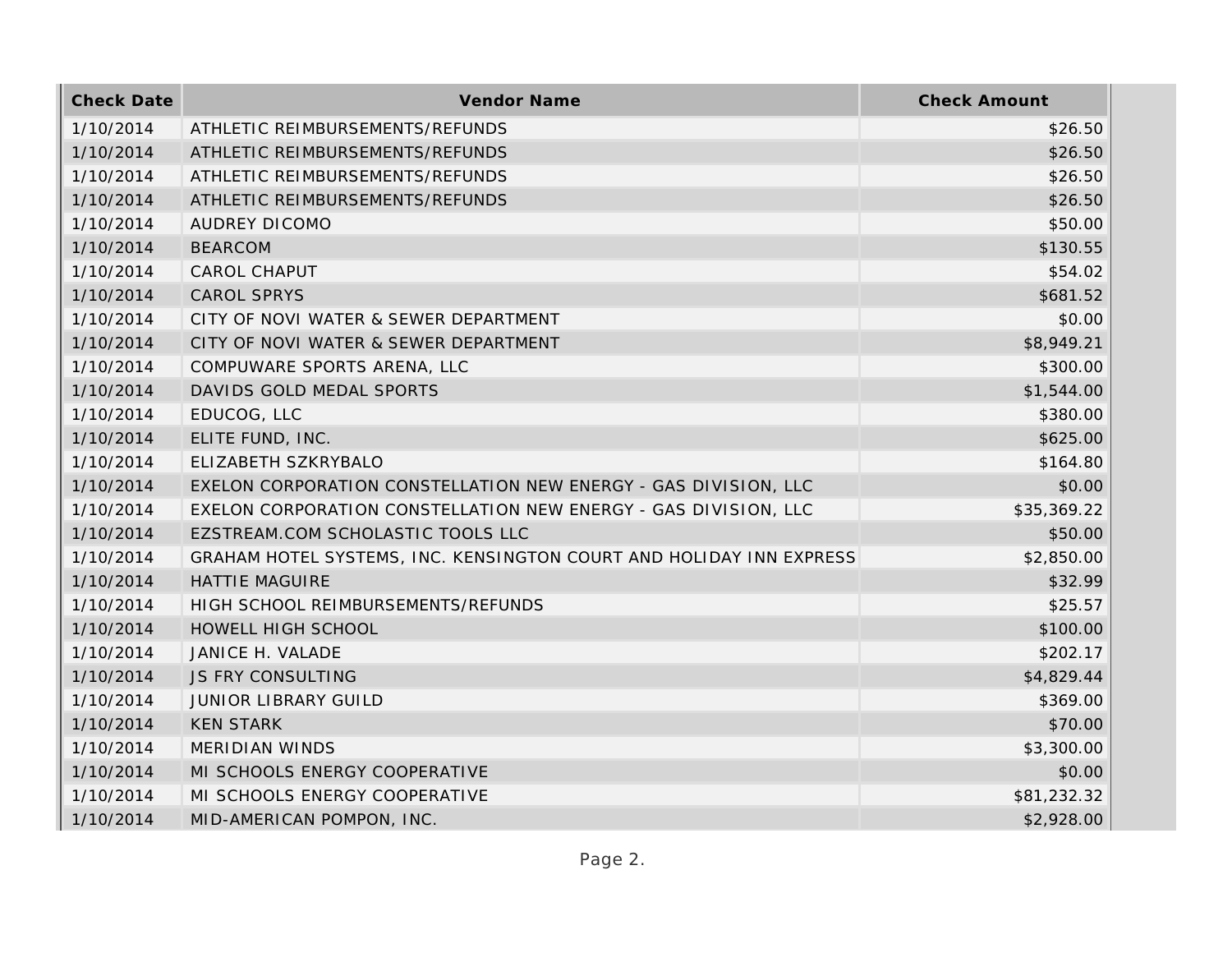| <b>Check Date</b> | Vendor Name                                           | <b>Check Amount</b> |
|-------------------|-------------------------------------------------------|---------------------|
| 1/10/2014         | NEFF MOTIVATION, INC                                  | \$639.55            |
| 1/10/2014         | NETECH CORP.                                          | \$457.74            |
| 1/10/2014         | <b>NORIKO ROSEN</b>                                   | \$49.73             |
| 1/10/2014         | RELIABLE DELIVERY LOGISTICS, INC.                     | \$1,316.25          |
| 1/10/2014         | RICOH USA, INC.                                       | \$0.00              |
| 1/10/2014         | RICOH USA, INC.                                       | \$0.00              |
| 1/10/2014         | RICOH USA, INC.                                       | \$25,054.33         |
| 1/10/2014         | <b>ROBERT BAKER</b>                                   | \$37.45             |
| 1/10/2014         | SAFEWAY SHREDDING LLC                                 | \$60.00             |
| 1/10/2014         | <b>SAM'S CLUB</b>                                     | \$202.20            |
| 1/10/2014         | SEMSL-ALPINE VALLEY DIVISION ATTN: BEN FISHER         | \$475.00            |
| 1/10/2014         | SOUTH LYON EAST HIGH SCHOOL                           | \$335.00            |
| 1/10/2014         | START-ALL ENTERPRISES                                 | \$233.43            |
| 1/10/2014         | THREADWORKS, LTD                                      | \$530.50            |
| 1/10/2014         | UNIVERSITY OF MICHIGAN                                | \$2,240.00          |
| 1/10/2014         | WAGEWORKS, INC                                        | \$939.36            |
| 1/10/2014         | WEST BLOOMFIELD SCHOOL DISTRICT                       | \$90.00             |
| 1/10/2014         | AARON D. COX                                          | \$283.19            |
| 1/10/2014         | AXA EQUITABLE EQUI-VEST                               | \$111.08            |
| 1/10/2014         | CHAPTER 13 TRUSTEE DAVID WM. RUSKIN                   | \$770.09            |
| 1/10/2014         | INTERNATIONAL UNION OPERATING ENGINEERS, LOCAL 324    | \$116.20            |
| 1/10/2014         | <b>MEFSA</b>                                          | \$210.35            |
| 1/10/2014         | MISDU MICHIGAN STATE DISBURSEMENT                     | \$2,022.14          |
| 1/10/2014         | PHEAA PENNSYLVANIA HIGHER EDUCATION ASSISTANCE AGENCY | \$88.56             |
| 1/10/2014         | UNITED WAY                                            | \$200.00            |
| 1/16/2014         | A PARTS WAREHOUSE                                     | \$2,191.58          |
| 1/16/2014         | ABC CAB/AIRTRANS                                      | \$275.00            |
| 1/16/2014         | ACE TRANSPORTATION INC.                               | \$2,436.00          |
| 1/16/2014         | ALL AMERICAN EMBROIDERY                               | \$1,670.00          |
| 1/16/2014         | AMERICAN RED CROSS                                    | \$136.38            |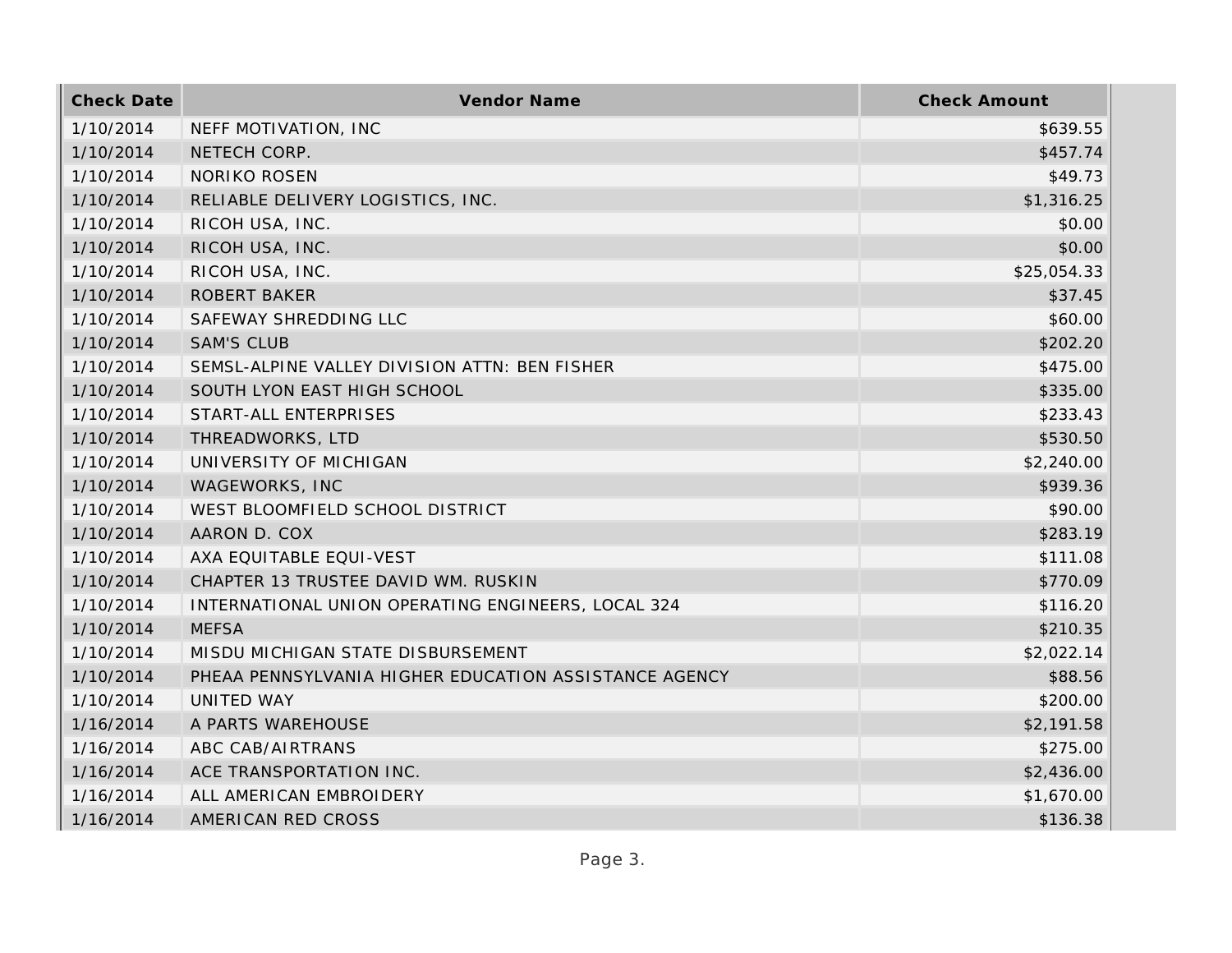| <b>Check Date</b> | Vendor Name                                                         | <b>Check Amount</b> |
|-------------------|---------------------------------------------------------------------|---------------------|
| 1/16/2014         | APPLE, INC.                                                         | \$1,750.00          |
| 1/16/2014         | ARBOR SCIENTIFIC                                                    | \$182.02            |
| 1/16/2014         | <b>BARBARA MATUSIEWICZ</b>                                          | \$82.27             |
| 1/16/2014         | BARNES & NOBLE, INC.                                                | \$401.40            |
| 1/16/2014         | <b>BEARCOM</b>                                                      | \$127.95            |
| 1/16/2014         | BELLE TIRE DISTRIBUTORS                                             | \$2,391.70          |
| 1/16/2014         | <b>BRENT POHLONSKI</b>                                              | \$109.50            |
| 1/16/2014         | <b>BRIAN FOUST</b>                                                  | \$55.00             |
| 1/16/2014         | CARE/PRESCHOOL REFUND                                               | \$51.00             |
| 1/16/2014         | <b>CAROLYN PETERS</b>                                               | \$215.00            |
| 1/16/2014         | CHERI R. VAN CONANT                                                 | \$215.00            |
| 1/16/2014         | CHRISTINE J. HARRIS                                                 | \$235.14            |
| 1/16/2014         | CINTAS CORPORATION #31                                              | \$348.84            |
| 1/16/2014         | COMPUWARE SPORTS ARENA, LLC                                         | \$140.00            |
| 1/16/2014         | CONTRACT PAPER GROUP, INC.                                          | \$2,059.20          |
| 1/16/2014         | <b>CUMMINS BRIDGEWAY LLC</b>                                        | \$72.36             |
| 1/16/2014         | DELTA COM, INC.                                                     | \$1,291.00          |
| 1/16/2014         | <b>DIANA STOTLER</b>                                                | \$79.07             |
| 1/16/2014         | DISTRICT REIMBURSEMENTS/REFUNDS                                     | \$180.00            |
| 1/16/2014         | ERIKA L. REAGAN                                                     | \$215.00            |
| 1/16/2014         | ERIKA SOVEY                                                         | \$140.00            |
| 1/16/2014         | <b>ERIN HARBAR</b>                                                  | \$80.00             |
| 1/16/2014         | <b>ESPAR OF MICHIGAN</b>                                            | \$543.25            |
| 1/16/2014         | <b>FLASH GLASS</b>                                                  | \$285.00            |
| 1/16/2014         | <b>GABRIELLE M. TOROSSIAN</b>                                       | \$140.00            |
| 1/16/2014         | GRAHAM HOTEL SYSTEMS, INC. KENSINGTON COURT AND HOLIDAY INN EXPRESS | \$142.50            |
| 1/16/2014         | <b>HEATHER BURNSIDE</b>                                             | \$97.57             |
| 1/16/2014         | HIGH SCHOOL REIMBURSEMENTS/REFUNDS                                  | \$24.53             |
| 1/16/2014         | HOEKSTRA TRANSPORTATION, INC.                                       | \$765.96            |
| 1/16/2014         | INTEGRITY TESTING & SAFETY ADMINISTRATORS, INC.                     | \$280.00            |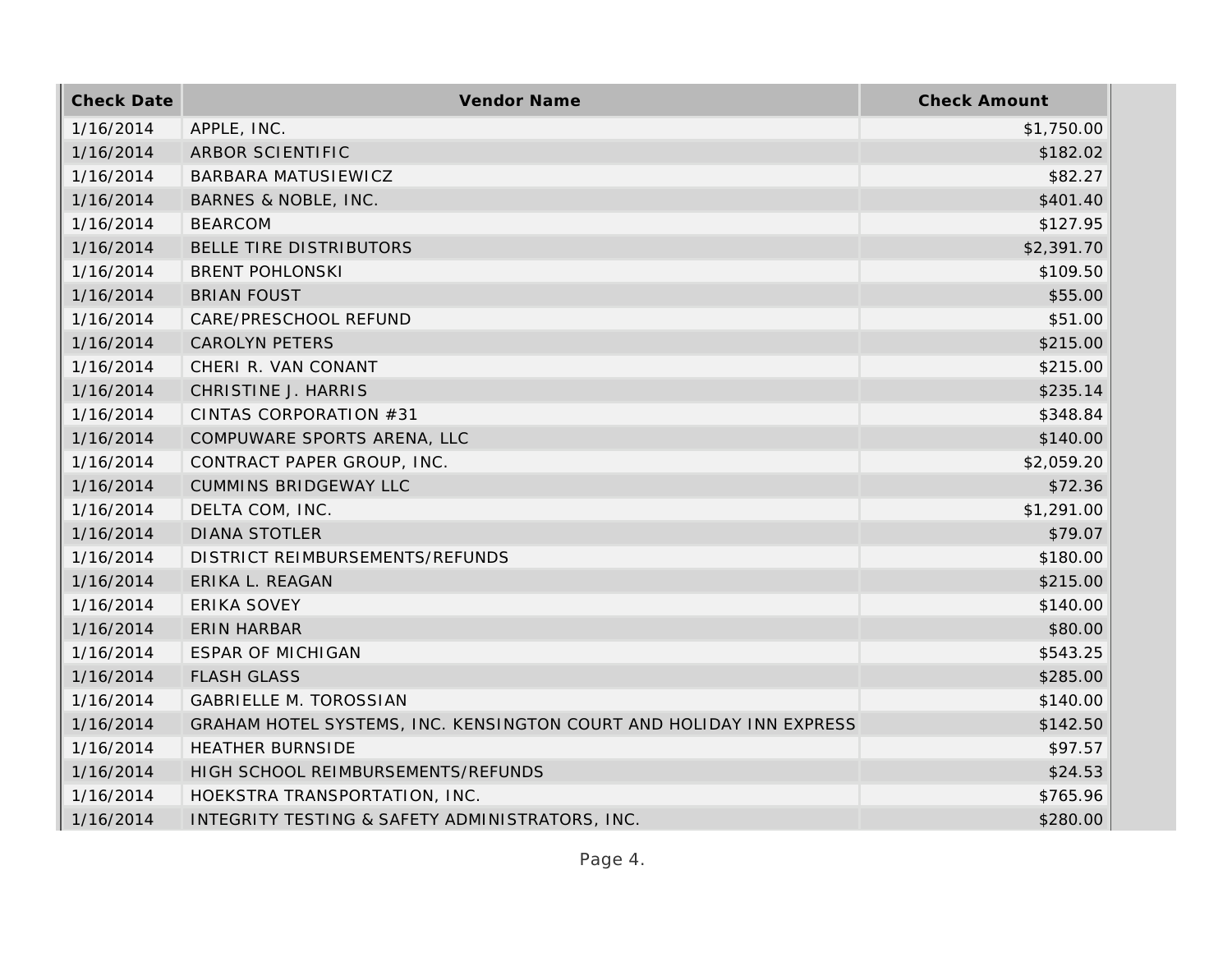| <b>Check Date</b> | <b>Vendor Name</b>                                             | <b>Check Amount</b> |
|-------------------|----------------------------------------------------------------|---------------------|
| 1/16/2014         | INTERNATIONAL BACCALAUREATE ORGANIZATION                       | \$597.00            |
| 1/16/2014         | <b>JAMES FRY</b>                                               | \$142.38            |
| 1/16/2014         | JANIS L. STAHR                                                 | \$215.00            |
| 1/16/2014         | JENNIFER E. HARVEY                                             | \$195.00            |
| 1/16/2014         | <b>JODI FORSTER</b>                                            | \$295.20            |
| 1/16/2014         | <b>JODY PAYNE</b>                                              | \$88.28             |
| 1/16/2014         | <b>JUNIOR LIBRARY GUILD</b>                                    | \$591.00            |
| 1/16/2014         | KAITLYN MAIANI                                                 | \$140.00            |
| 1/16/2014         | <b>KAREN DUTHIE</b>                                            | \$20.00             |
| 1/16/2014         | KENSINGTON VALLEY SPORTS, LLC                                  | \$413.00            |
| 1/16/2014         | KIM ISOM                                                       | \$140.00            |
| 1/16/2014         | KIM T. CLARK                                                   | \$247.00            |
| 1/16/2014         | LAKEWOOD TRUCK & TRAILER PARTS                                 | \$30.30             |
| 1/16/2014         | <b>LISA FENCHEL</b>                                            | \$240.78            |
| 1/16/2014         | LIVE SAFE ACADEMY                                              | \$2,280.00          |
| 1/16/2014         | <b>MARSHALL MUSIC</b>                                          | \$0.00              |
| 1/16/2014         | MARSHALL MUSIC                                                 | \$0.00              |
| 1/16/2014         | <b>MARSHALL MUSIC</b>                                          | \$286.00            |
| 1/16/2014         | MARYANN DRESKE                                                 | \$100.00            |
| 1/16/2014         | MATHESON TRI-GAS, INC.                                         | \$347.81            |
| 1/16/2014         | <b>MELISSA EDMUNDS</b>                                         | \$185.00            |
| 1/16/2014         | <b>MICHIGAN CAT</b>                                            | \$285.72            |
| 1/16/2014         | MICHIGAN DEPT OF ENVIRONMENTAL QUALITY - STATE OF MICHIGAN     | \$100.00            |
| 1/16/2014         | MICHIGAN SCHOOL VOCAL MUSIC ASSOC. DISTRICT IV                 | \$405.00            |
| 1/16/2014         | <b>NASCO</b>                                                   | \$238.99            |
| 1/16/2014         | NICK AT NIGHT DJ SERVICE KEITH N. ANDERSON II                  | \$200.00            |
| 1/16/2014         | <b>NOVI ICE ARENA</b>                                          | \$4,002.50          |
| 1/16/2014         | NOVI MEADOWS REIMBURSEMENTS/REFUNDS                            | \$35.00             |
| 1/16/2014         | OAKLAND COUNTY HEALTH DIVISION DEPT OF HEALTH & HUMAN SERVICES | \$66.00             |
| 1/16/2014         | <b>OAKLAND SCHOOLS</b>                                         | \$161.43            |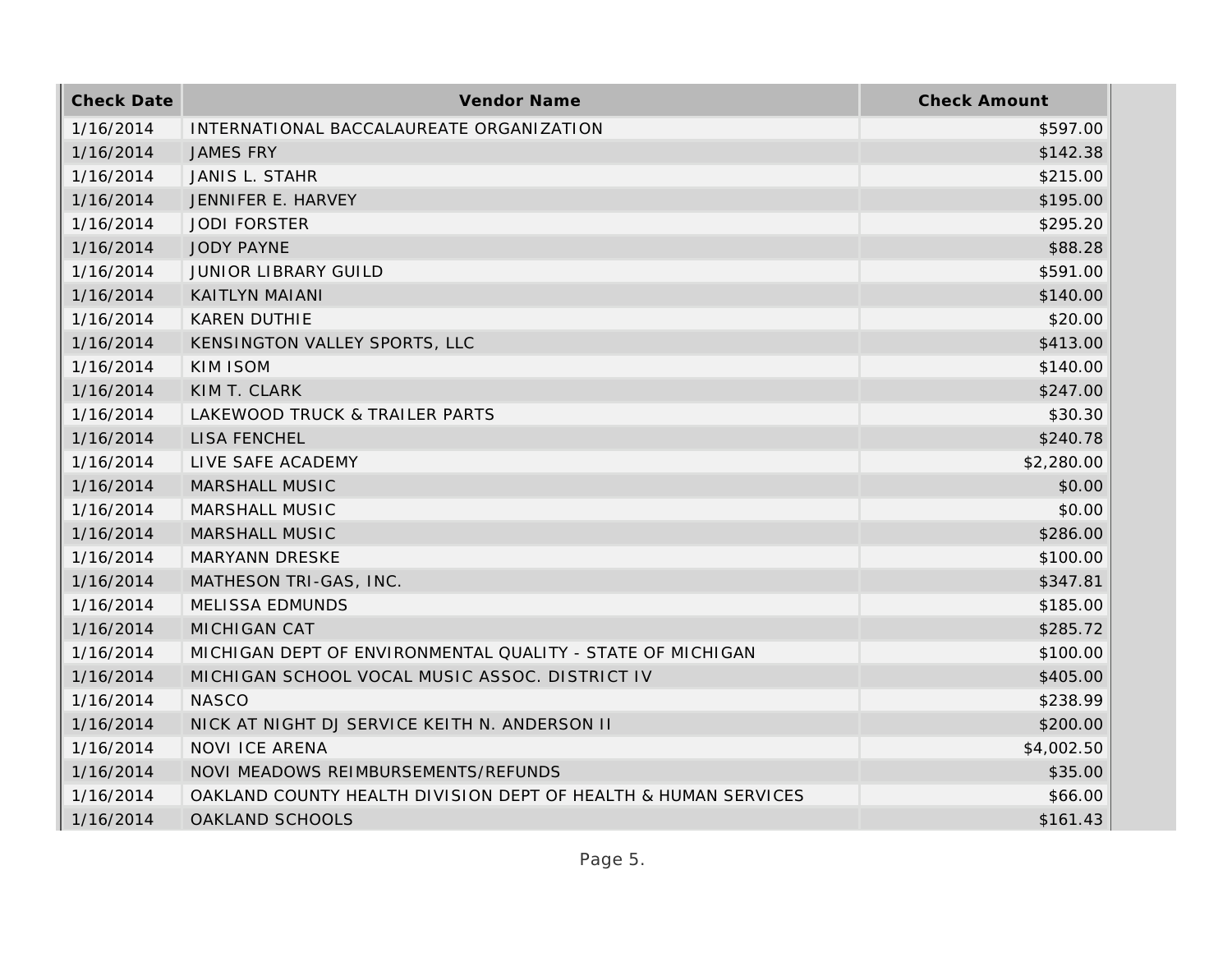| <b>Check Date</b> | <b>Vendor Name</b>                          | <b>Check Amount</b> |
|-------------------|---------------------------------------------|---------------------|
| 1/16/2014         | PATRICIA L. BRODIE                          | \$215.00            |
| 1/16/2014         | PAUL SCHMID                                 | \$29.49             |
| 1/16/2014         | PAULA CARROLL-MCALLISTAR                    | \$140.00            |
| 1/16/2014         | ROYAL TRUCK & TRAILER SALES & SERVICE INC.  | \$520.44            |
| 1/16/2014         | SAFEWAY SHREDDING LLC                       | \$60.00             |
| 1/16/2014         | SEHI COMPUTER PRODUCTS                      | \$3,167.37          |
| 1/16/2014         | SKIING UNLIMITED, INC.                      | \$450.00            |
| 1/16/2014         | STAPLES ADVANTAGE                           | \$28.25             |
| 1/16/2014         | STATE WIRE AND TERMINAL, INC                | \$369.07            |
| 1/16/2014         | STAUDER, BARCH & ASSOCIATES, INC.           | \$400.00            |
| 1/16/2014         | SUN & SNOW SPORTS, INC.                     | \$6,260.00          |
| 1/16/2014         | THREADWORKS, LTD                            | \$1,835.50          |
| 1/16/2014         | THRUN LAW FIRM, P.C.                        | \$1,600.00          |
| 1/16/2014         | TRANSPORTATION ACCESSORIES CO.              | \$1,171.00          |
| 1/16/2014         | TRI-COUNTY INTERNATIONAL TRUCKS, INC.       | \$64.20             |
| 1/16/2014         | UNITY SCHOOL BUS PARTS                      | \$665.27            |
| 1/16/2014         | WATERFORD KETTERING HIGH SCHOOL             | \$200.00            |
| 1/16/2014         | WENSCO OF MICHIGAN, CORPORATION             | \$1,901.62          |
| 1/16/2014         | WEST BLOOMFIELD HIGH SCHOOL                 | \$150.00            |
| 1/16/2014         | DONYA PIZZA NOVI LLC, DBA COTTAGE INN PIZZA | \$384.00            |
| 1/16/2014         | FOOD SERVICE REFUND/REIMB.                  | \$54.75             |
| 1/16/2014         | <b>KIM'S GARDENS</b>                        | \$1,500.00          |
| 1/16/2014         | LB OFFICE PRODUCTS                          | \$103.80            |
| 1/16/2014         | LORI CROAD                                  | \$171.48            |
| 1/16/2014         | NOVI TOWN PIZZA LLC                         | \$690.00            |
| 1/16/2014         | PIZZA HUT/REDBERRY RESTO BRANDS INTL INC.   | \$687.50            |
| 1/16/2014         | <b>SHELLY ZELL</b>                          | \$200.00            |
| 1/23/2014         | ALEXANDER D. VIGH                           | \$70.00             |
| 1/23/2014         | ALL AMERICAN EMBROIDERY                     | \$72.00             |
| 1/23/2014         | ALLEGRA PLYMOUTH                            | \$59.90             |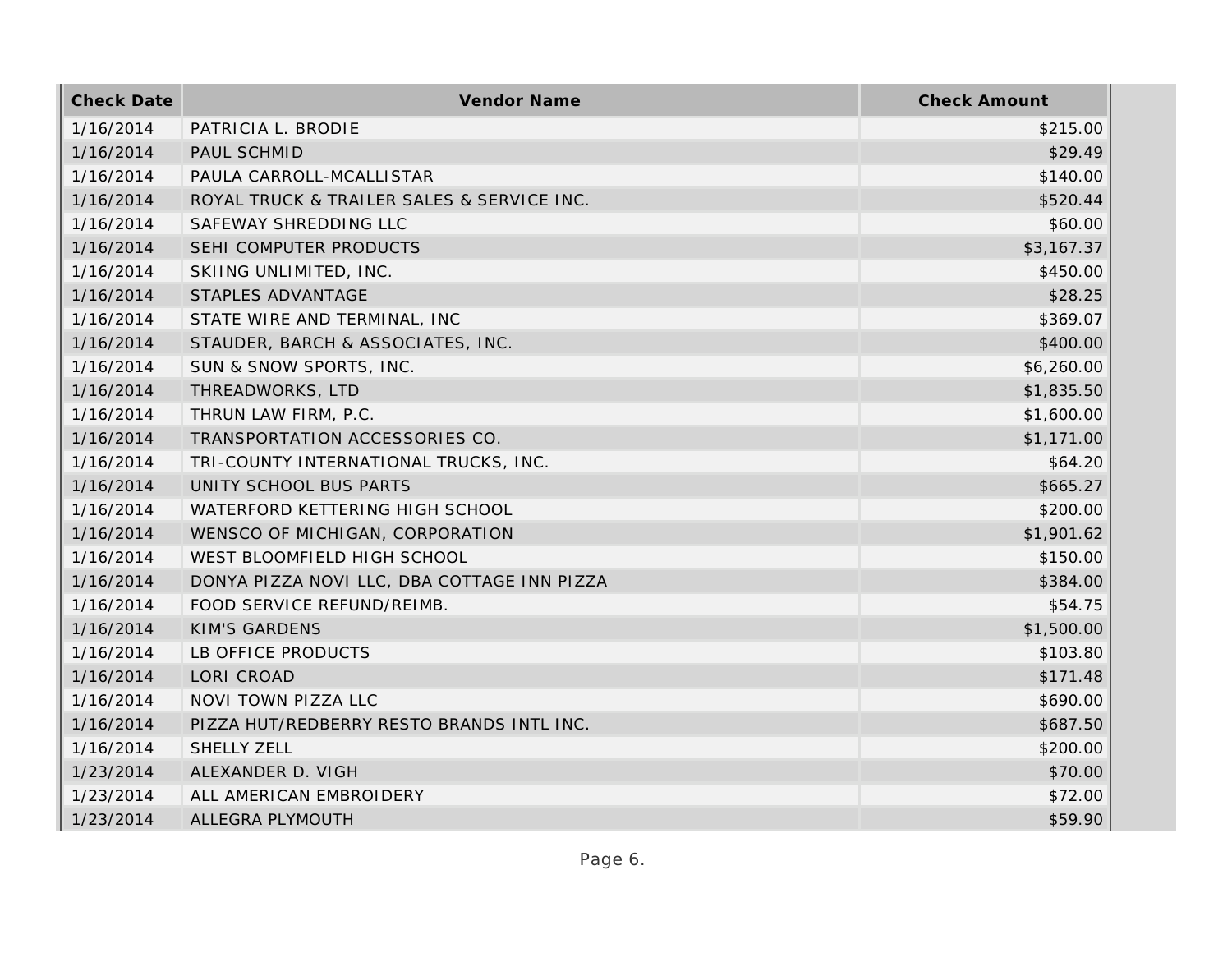| <b>Check Date</b> | Vendor Name                                    | <b>Check Amount</b> |
|-------------------|------------------------------------------------|---------------------|
| 1/23/2014         | <b>AT&amp;T MOBILITY</b>                       | \$823.84            |
| 1/23/2014         | <b>BARBARA HILL CLIFT</b>                      | \$24.10             |
| 1/23/2014         | BARBARA MATUSIEWICZ                            | \$90.00             |
| 1/23/2014         | <b>BILL KELP</b>                               | \$34.97             |
| 1/23/2014         | CAMBRIDGE SCIENTIFIC ABSTRACTS LP PROQUEST LLC | \$3,500.00          |
| 1/23/2014         | CARE/PRESCHOOL REFUND                          | \$242.00            |
| 1/23/2014         | <b>CHARLES ARO</b>                             | \$300.00            |
| 1/23/2014         | CHARLES M. KAZALEH                             | \$210.00            |
| 1/23/2014         | CITY OF NOVI TREASURER'S OFFICE                | \$1,233.96          |
| 1/23/2014         | COMMUNITY EDUCATION REFUND                     | \$60.00             |
| 1/23/2014         | CONTRACT PAPER GROUP, INC.                     | \$1,029.60          |
| 1/23/2014         | <b>COURTNEY DILSIZIAN</b>                      | \$93.38             |
| 1/23/2014         | <b>CRAIG SCHROEDER</b>                         | \$70.00             |
| 1/23/2014         | DALE ROGERS                                    | \$2,656.44          |
| 1/23/2014         | <b>DAVID ASCHER</b>                            | \$400.00            |
| 1/23/2014         | DENISE ANN-KARL SMITH                          | \$55.00             |
| 1/23/2014         | ENVIRO-CLEAN SERVICES, INC.                    | \$7,874.26          |
| 1/23/2014         | FORESIGHT GROUP, INC.                          | \$11,857.31         |
| 1/23/2014         | HARTLAND HIGH SCHOOL                           | \$175.00            |
| 1/23/2014         | HAWTHORNE EDUCATIONAL SERVICES, INC.           | \$137.00            |
| 1/23/2014         | HIGH TOUCH - HIGH TECH OF MICHIGAN, INC.       | \$1,400.00          |
| 1/23/2014         | HOWELL HIGH SCHOOL                             | \$100.00            |
| 1/23/2014         | IT'S GREEK TO ME, INC. GTM SPORTSWEAR          | \$2,328.00          |
| 1/23/2014         | <b>JAMES CRAMER</b>                            | \$140.00            |
| 1/23/2014         | JANICE A. PICKARD                              | \$55.00             |
| 1/23/2014         | <b>JENNIFER SMITH</b>                          | \$127.26            |
| 1/23/2014         | <b>JESSICA TREMONTI</b>                        | \$55.00             |
| 1/23/2014         | JOEL R. CRANE                                  | \$140.00            |
| 1/23/2014         | <b>KAREN EBY</b>                               | \$150.00            |
| 1/23/2014         | <b>KEITH JUNQUIST</b>                          | \$70.00             |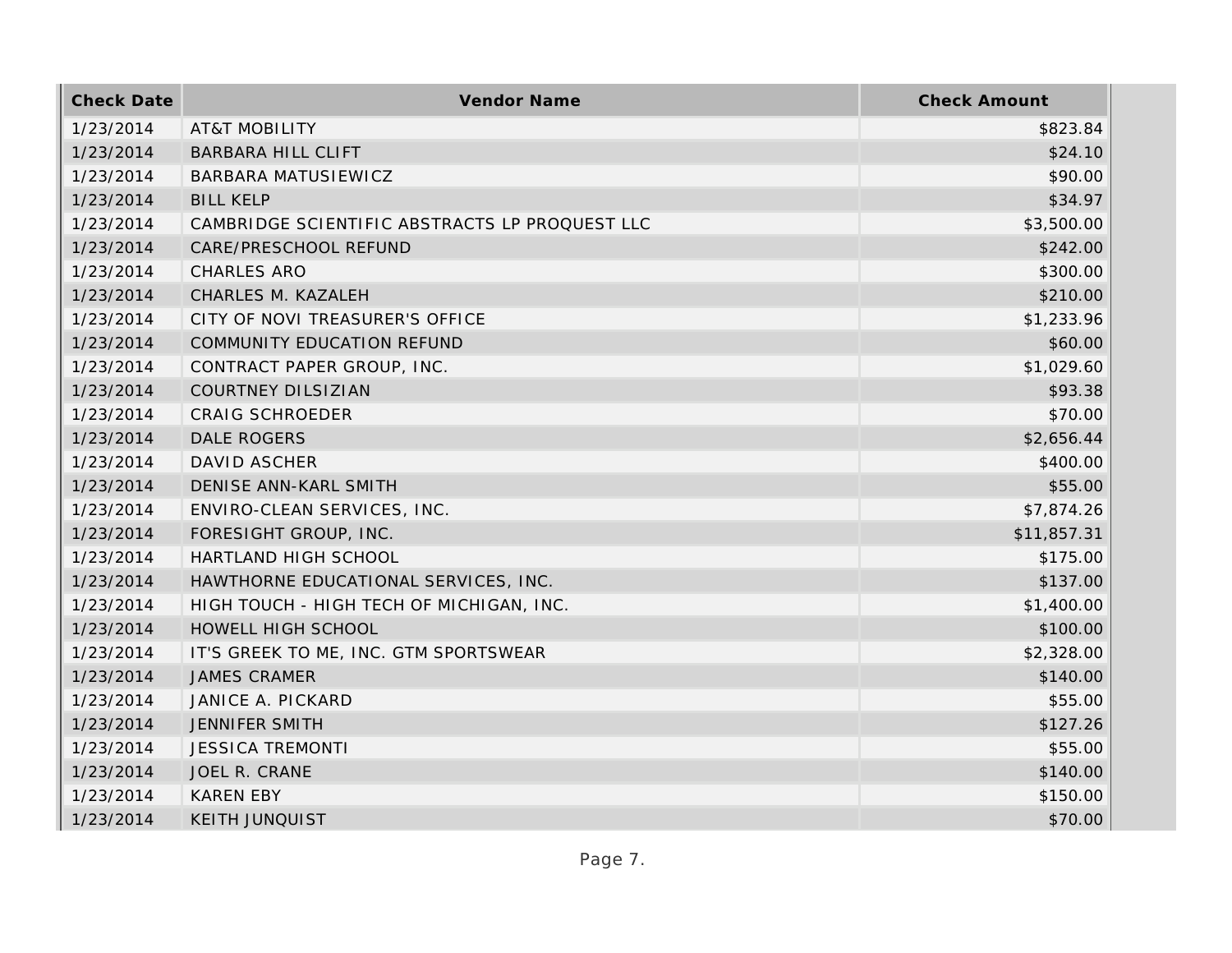| <b>Check Date</b> | <b>Vendor Name</b>                          | <b>Check Amount</b> |
|-------------------|---------------------------------------------|---------------------|
| 1/23/2014         | <b>KYLE DEPEEL</b>                          | \$60.00             |
| 1/23/2014         | LAKELAND HIGH SCHOOL                        | \$200.00            |
| 1/23/2014         | LISA CIOLLI                                 | \$189.00            |
| 1/23/2014         | MARK ANDREW VELLUCCI                        | \$1,037.71          |
| 1/23/2014         | <b>MARK HOURIGAN</b>                        | \$169.43            |
| 1/23/2014         | <b>MELISSA KELLEY</b>                       | \$50.57             |
| 1/23/2014         | MICHELLE LEE ADAMS                          | \$55.00             |
| 1/23/2014         | MICHIGAN STATE UNIVERSITY                   | \$300.00            |
| 1/23/2014         | MID-AMERICAN POMPON, INC.                   | \$150.00            |
| 1/23/2014         | MILFORD HIGH SCHOOL                         | \$180.00            |
| 1/23/2014         | NETECH CORP.                                | \$1,240.00          |
| 1/23/2014         | <b>NORIKO ROSEN</b>                         | \$67.31             |
| 1/23/2014         | NORTHVILLE HIGH SCHOOL                      | \$350.00            |
| 1/23/2014         | PINCKNEY HIGH SCHOOL                        | \$200.00            |
| 1/23/2014         | SBSI SOFTWARE INC.                          | \$824.80            |
| 1/23/2014         | SEAHOLM HIGH SCHOOL                         | \$555.00            |
| 1/23/2014         | SHORELINE SPORT MEDICAL SUPPLY INC.         | \$190.80            |
| 1/23/2014         | <b>STEVE MIMS</b>                           | \$181.44            |
| 1/23/2014         | <b>SUSAN BURNHAM</b>                        | \$141.19            |
| 1/23/2014         | THOMAS J. GUILMETTE                         | \$70.00             |
| 1/23/2014         | THRUN LAW FIRM, P.C.                        | \$21,307.74         |
| 1/23/2014         | WARD'S NATURAL SCIENCE                      | \$645.02            |
| 1/23/2014         | DONYA PIZZA NOVI LLC, DBA COTTAGE INN PIZZA | \$2,190.00          |
| 1/23/2014         | <b>KIM'S GARDENS</b>                        | \$1,500.00          |
| 1/23/2014         | LIVONIA ITALIAN BAKERY                      | \$407.25            |
| 1/23/2014         | NOVI TOWN PIZZA LLC                         | \$1,799.75          |
| 1/24/2014         | AARON D. COX                                | \$283.19            |
| 1/24/2014         | AXA EQUITABLE EQUI-VEST                     | \$111.08            |
| 1/24/2014         | <b>BUCKLES &amp; BUCKLES, PLC</b>           | \$282.57            |
| 1/24/2014         | CHAPTER 13 TRUSTEE DAVID WM. RUSKIN         | \$770.09            |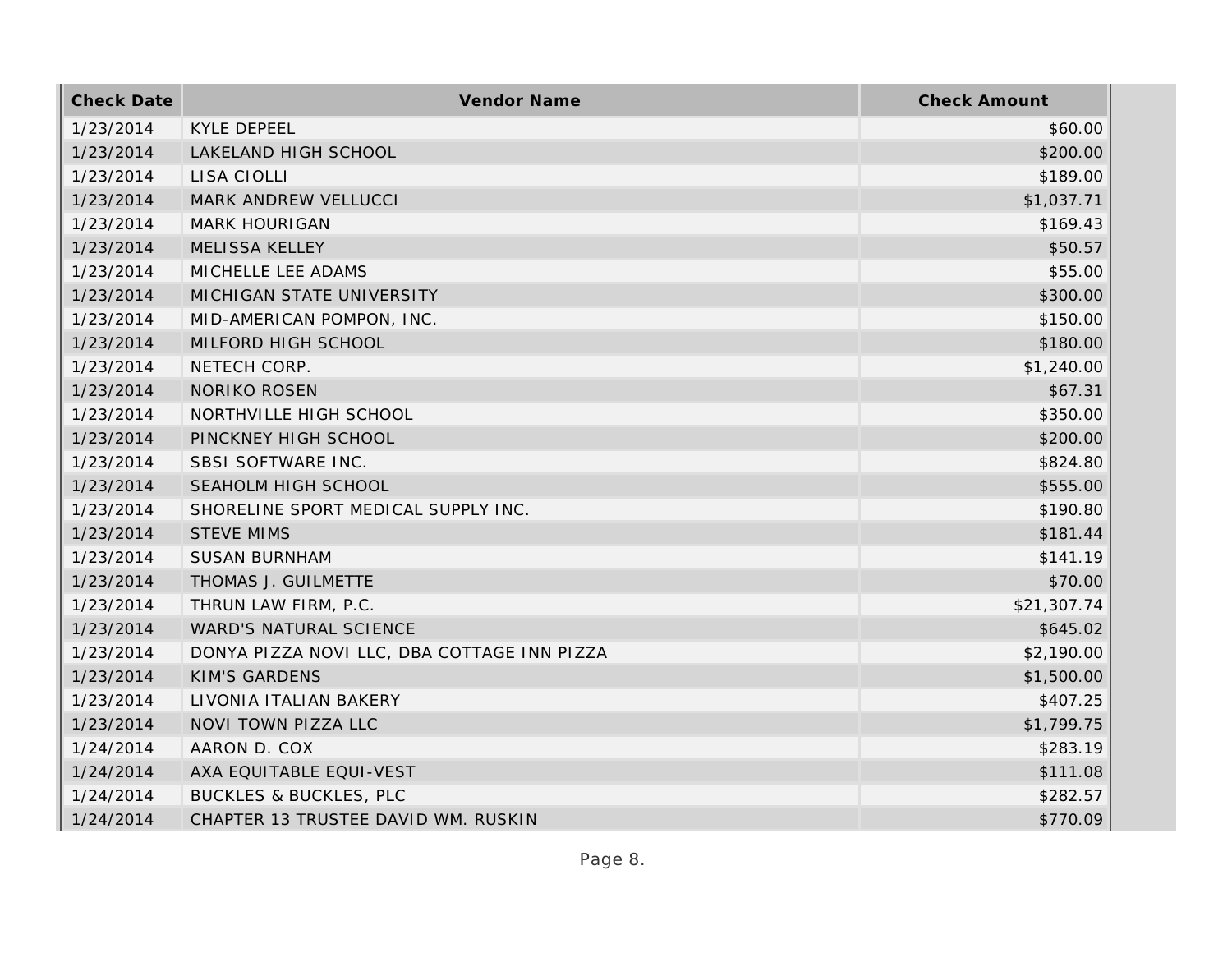| <b>Check Date</b> | Vendor Name                                              | <b>Check Amount</b> |
|-------------------|----------------------------------------------------------|---------------------|
| 1/24/2014         | INTERNATIONAL UNION OPERATING ENGINEERS, LOCAL 324       | \$116.20            |
| 1/24/2014         | MISDU MICHIGAN STATE DISBURSEMENT                        | \$2,022.14          |
| 1/24/2014         | PHEAA PENNSYLVANIA HIGHER EDUCATION ASSISTANCE AGENCY    | \$141.83            |
| 1/24/2014         | UNITED WAY                                               | \$100.00            |
| 1/24/2014         | <b>BETH HENDERSON</b>                                    | \$85.09             |
| 1/24/2014         | CASSANDRA SCHMITT                                        | \$47.00             |
| 1/24/2014         | <b>DECA IMAGES</b>                                       | \$5,140.00          |
| 1/24/2014         | <b>ERIN DAMON</b>                                        | \$133.00            |
| 1/24/2014         | EXECUTIVE ENERGY SERVICES, LLC ATTN: ACCOUNTS RECEIVABLE | \$400.00            |
| 1/24/2014         | <b>MARRIOTT</b>                                          | \$5,612.41          |
| 1/24/2014         | PITNEY BOWES GLOBAL FINANCIAL SERVICES LLC               | \$450.00            |
| 1/24/2014         | SAFEWAY SHREDDING LLC                                    | \$60.00             |
| 1/27/2014         | DISTRICT REIMBURSEMENTS/REFUNDS                          | \$289.59            |
| 1/30/2014         | ADN ADMINISTRATORS, INC.                                 | \$3,812.70          |
| 1/30/2014         | ALEXANDER D. VIGH                                        | \$70.00             |
| 1/30/2014         | ALL AMERICAN EMBROIDERY                                  | \$30.00             |
| 1/30/2014         | ALPENA BOARD OF EDUCATION - ALPENA CO.                   | \$40.00             |
| 1/30/2014         | AMERICAN MATHEMATICS COMPETITIONS ATTN: HINV             | \$128.00            |
| 1/30/2014         | <b>ANN HANSEN</b>                                        | \$74.44             |
| 1/30/2014         | ANNETTE MARIE VANDERMEY                                  | \$180.64            |
| 1/30/2014         | THE ARGUS-PRESS COMPANY                                  | \$1,193.36          |
| 1/30/2014         | AT&T                                                     | \$1,600.00          |
| 1/30/2014         | ATHLETIC REIMBURSEMENTS/REFUNDS                          | \$35.94             |
| 1/30/2014         | ATHLETIC REIMBURSEMENTS/REFUNDS                          | \$75.00             |
| 1/30/2014         | ATHLETIC REIMBURSEMENTS/REFUNDS                          | \$75.00             |
| 1/30/2014         | <b>BRANDON BAILEY</b>                                    | \$75.00             |
| 1/30/2014         | <b>BRIAN C. BAILEY</b>                                   | \$75.00             |
| 1/30/2014         | <b>BRIAN FOUST</b>                                       | \$55.00             |
| 1/30/2014         | CATHERINE M. FARRIS                                      | \$104.07            |
| 1/30/2014         | CHAMPIONSHIP COACHING SYSTEMS, LLC                       | \$595.00            |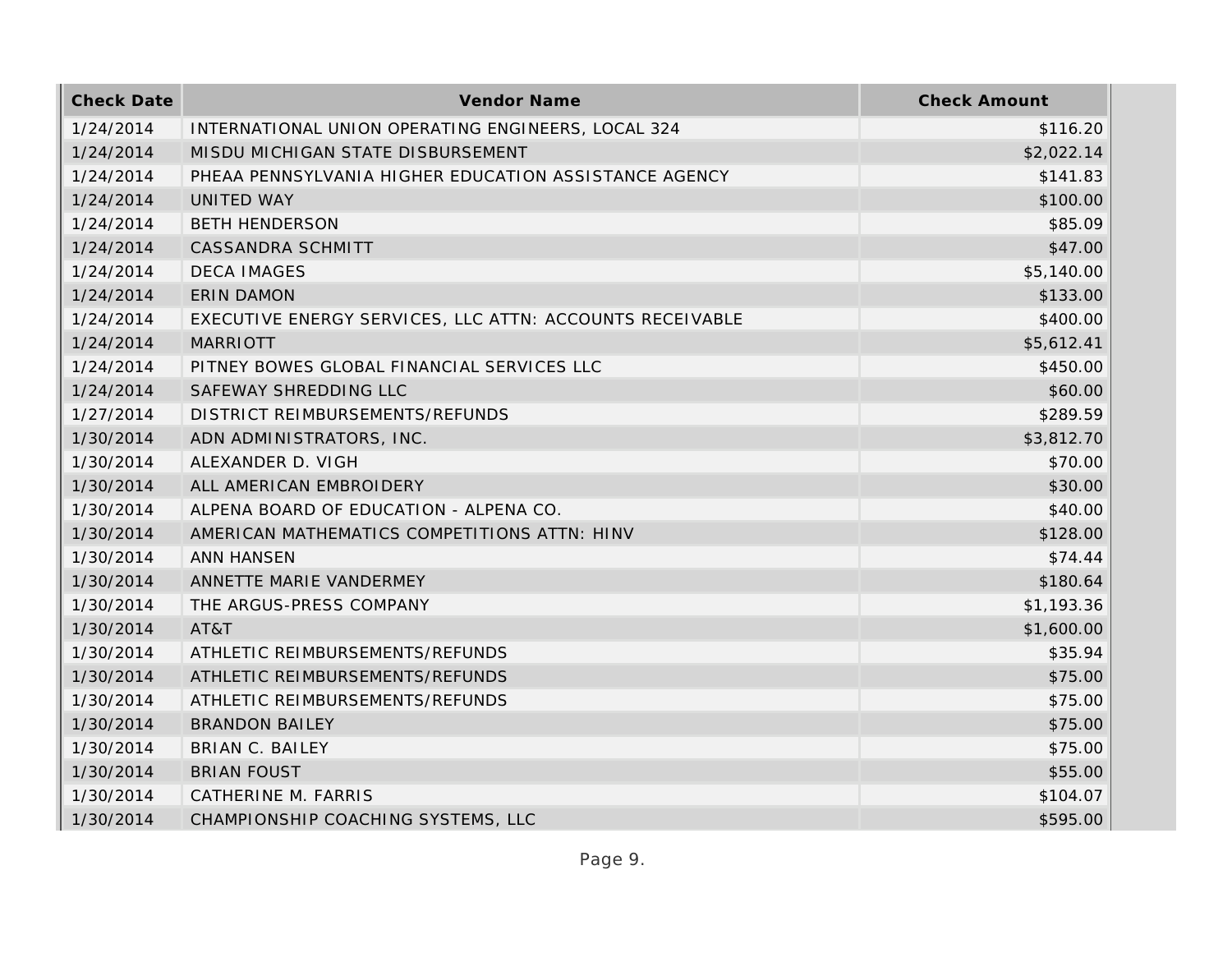| <b>Check Date</b> | Vendor Name                                                           | <b>Check Amount</b> |
|-------------------|-----------------------------------------------------------------------|---------------------|
| 1/30/2014         | <b>CHRISTIN SMITH</b>                                                 | \$59.92             |
| 1/30/2014         | <b>CHRISTOPHER MAX</b>                                                | \$70.00             |
| 1/30/2014         | <b>CINDY KUHN</b>                                                     | \$298.67            |
| 1/30/2014         | CONTRACT PAPER GROUP, INC.                                            | \$2,029.60          |
| 1/30/2014         | <b>DEBORAH THOMAS</b>                                                 | \$28.73             |
| 1/30/2014         | THE DIGITAL DOCUMENT STORE, INC.                                      | \$60.00             |
| 1/30/2014         | <b>EMILY PARKER POHLONSKI</b>                                         | \$34.12             |
| 1/30/2014         | EXELON CORPORATION CONSTELLATION NEW ENERGY - GAS DIVISION, LLC       | \$0.00              |
| 1/30/2014         | EXELON CORPORATION CONSTELLATION NEW ENERGY - GAS DIVISION, LLC       | \$64,090.20         |
| 1/30/2014         | EZSTREAM.COM SCHOLASTIC TOOLS LLC                                     | \$50.00             |
| 1/30/2014         | <b>GARY CARTER</b>                                                    | \$75.00             |
| 1/30/2014         | GETAWAY TOURS & CHARTERS, INC.                                        | \$3,462.00          |
| 1/30/2014         | <b>GLEN K WALTHALL</b>                                                | \$44.49             |
| 1/30/2014         | HIGH SCHOOL REIMBURSEMENTS/REFUNDS                                    | \$60.00             |
| 1/30/2014         | HR STAFFING TEAM LLC dba ENTECH STAFFING SOL./ENTECH MEDICAL STAFFING | \$2,915.00          |
| 1/30/2014         | HSP EPI ACQUISITION, LLC LOCKBOX DBA ENTERTAINMENT                    | \$560.00            |
| 1/30/2014         | JAMES DONALD GAROFALO                                                 | \$70.00             |
| 1/30/2014         | JEREMY LEE JOZEFCZAK                                                  | \$60.00             |
| 1/30/2014         | <b>JIM HANSON</b>                                                     | \$99.00             |
| 1/30/2014         | <b>JODY PAYNE</b>                                                     | \$25.00             |
| 1/30/2014         | <b>KOREY NUCKOLLS</b>                                                 | \$108.41            |
| 1/30/2014         | <b>KYLE DEPEEL</b>                                                    | \$60.00             |
| 1/30/2014         | LIFE INSURANCE COMPANY OF NORTH AMERICA CIGNA GROUP INSURANCE         | \$18,431.57         |
| 1/30/2014         | MACIE PUBLISHING COMPANY                                              | \$640.98            |
| 1/30/2014         | MARCI ABEL                                                            | \$52.96             |
| 1/30/2014         | MESSA MICHIGAN EDUCATION SPECIAL SERVICES ASSOC.                      | \$569,721.11        |
| 1/30/2014         | MICHIGAN INTERSCHOLASTIC SWIM COACHES ASSOC. MISCA                    | \$167.00            |
| 1/30/2014         | MUSIC THEATRE INTERNATIONAL                                           | \$3,523.75          |
| 1/30/2014         | NOVI MEADOWS REIMBURSEMENTS/REFUNDS                                   | \$180.00            |
| 1/30/2014         | NOVI MEADOWS REIMBURSEMENTS/REFUNDS                                   | \$180.00            |